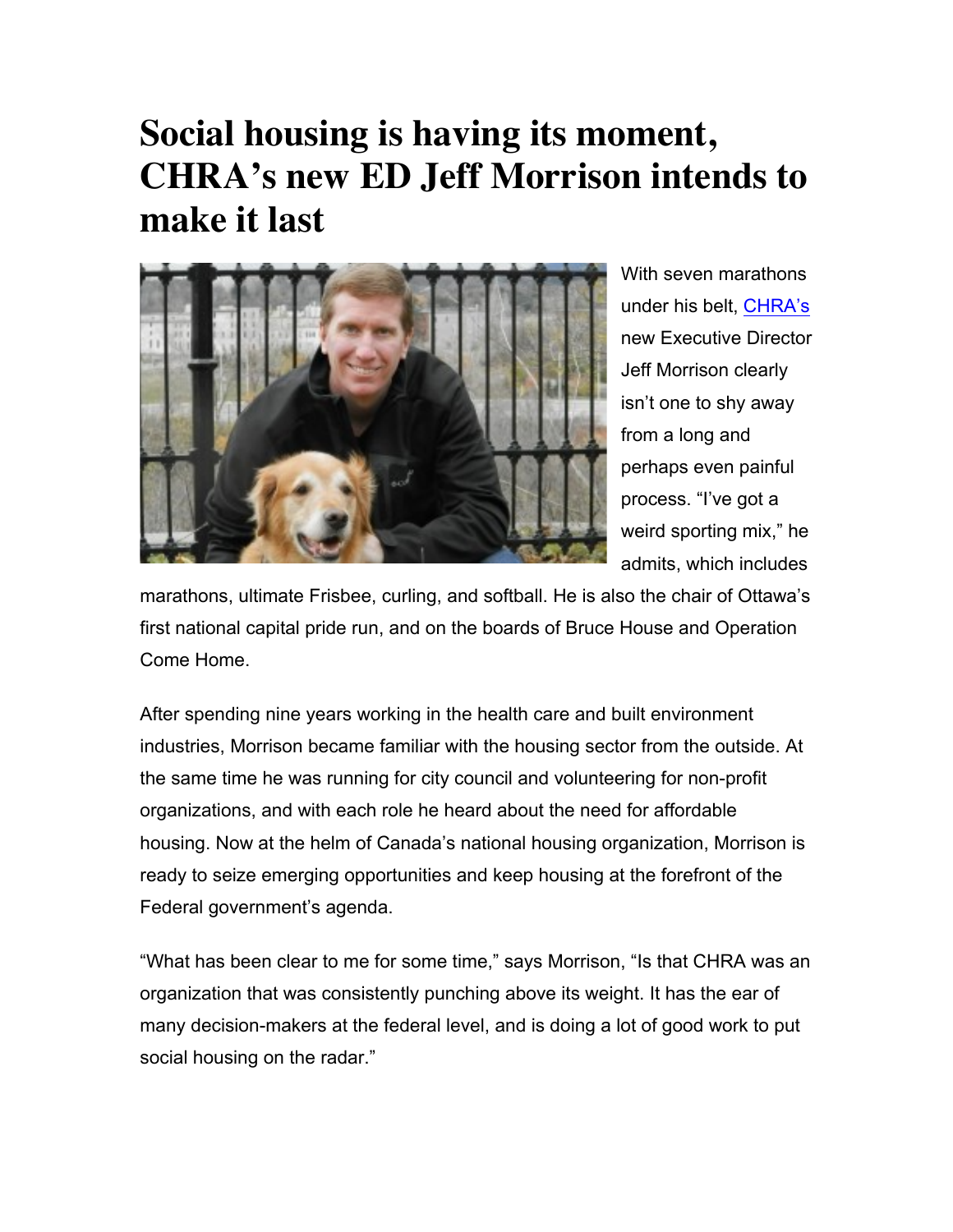It's a fortunate time for the former government relations director to step into this advocacy role. After decades of silence, social housing is front and centre on municipal, provincial, and federal governments' radars. "It's been so long since social housing has had this kind of attention," Morrison adds.

The real challenge will be to keep that attention. "The new (federal) government is keen and interested in investing in housing, and working with partners. It's an openness we haven't seen in some time. One of the challenges that concerns me is ensuring that social housing isn't the flavour of the month. There is a great deal of buzz and momentum that housing is seeing. But often, these issues are high on the radar, and then other things come up. We need to make sure this government is committed in the long term. Harper was elected with five key priorities, and those five kept getting repeated over and over. Yet a year or two after the election, you would be hard pressed to hear about them. How do we make sure that the buzz is continuing?"

His advice to housing advocates? Keep the conversations going. "In my 20 years of government relations work, it's never a coincidence that governments are speaking about particular issues. Every time they raise an issue it's because of thousands and thousands of conversations." Morrison encourages ONPHA members to keep reminding their MPs, MPPs and their municipal representatives about the need for social housing. "That will go a long way," he elaborates. "One conversation may not seem like a big difference, but in the long run, they do. Keep having the conversations, the chats – it does play into a bigger picture."

Morrison believes the housing sector is at a crossroads, with an opportunity to shape federal housing policy for many years to come. CHRA is preparing to lead that conversation and to work with stakeholders and other housing organizations to ensure the message is unified and aggressive. "We're not going to let social housing be forgotten," he promises.